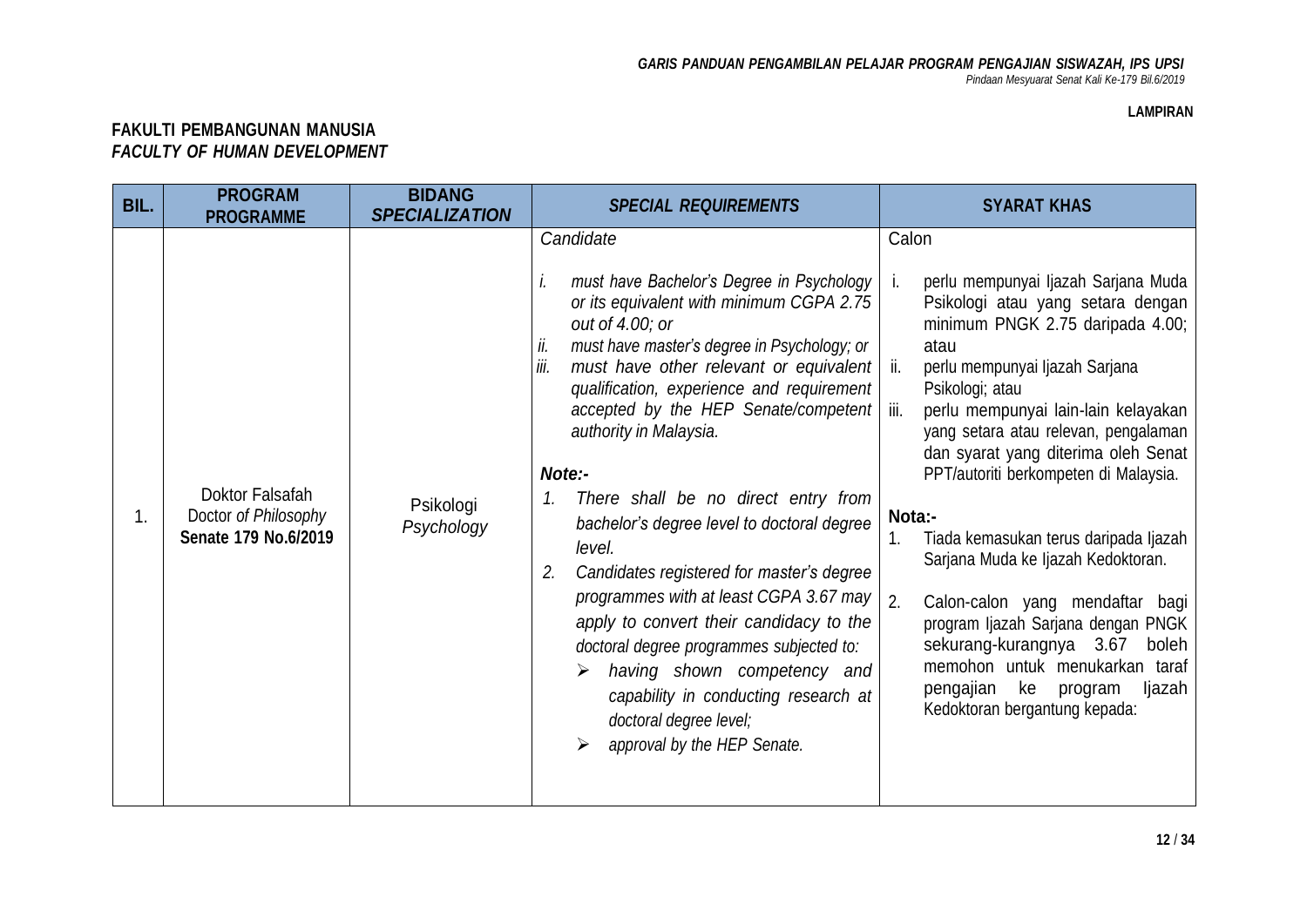*Pindaan Mesyuarat Senat Kali Ke-179 Bil.6/2019*

| BIL. | <b>PROGRAM</b><br><b>PROGRAMME</b>                                                                                | <b>BIDANG</b><br><b>SPECIALIZATION</b>    | <b>SPECIAL REQUIREMENTS</b>                                                                                                                                                                                                                                                                                                                                                                                                                                                                                                                                                                                                                                                                                                                                                                              | <b>SYARAT KHAS</b>                                                                                                                                                                                                                                                                                                                                                                                                                                                                                                                                                                                                                                                                                                                               |
|------|-------------------------------------------------------------------------------------------------------------------|-------------------------------------------|----------------------------------------------------------------------------------------------------------------------------------------------------------------------------------------------------------------------------------------------------------------------------------------------------------------------------------------------------------------------------------------------------------------------------------------------------------------------------------------------------------------------------------------------------------------------------------------------------------------------------------------------------------------------------------------------------------------------------------------------------------------------------------------------------------|--------------------------------------------------------------------------------------------------------------------------------------------------------------------------------------------------------------------------------------------------------------------------------------------------------------------------------------------------------------------------------------------------------------------------------------------------------------------------------------------------------------------------------------------------------------------------------------------------------------------------------------------------------------------------------------------------------------------------------------------------|
|      |                                                                                                                   |                                           |                                                                                                                                                                                                                                                                                                                                                                                                                                                                                                                                                                                                                                                                                                                                                                                                          | $\triangleright$ kecekapan dan keupayaan dalam<br>menjalankan penyelidikan di tahap<br>ljazah Kedoktoran;<br>$\triangleright$ kelulusan Senat.                                                                                                                                                                                                                                                                                                                                                                                                                                                                                                                                                                                                   |
| 2.   | Doktor Psikologi<br>(Psikologi Klinikal)<br>Doctor of Psychology<br>(Clinical Psychology)<br>Senate 143 No.6/2016 | Psikologi Klinikal<br>Clinical Psychology | Candidate<br>graduated from USM-UPSI Psychology<br>İ.<br>(Clinical) Master Degree with CGPA of 3.00<br>and above. Qualified candidates will be<br>offered to join the USM-UPSI Doctor of<br>Psychology (Clinical Psychology) with the<br>approval of the USM-UPSI Admission<br>Evaluation Panel. Candidates must register<br>in Doctor of Psychology (Clinical<br>Psychology) within three (3) years after<br>graduation;<br>or,<br>who obtained Master of Psychology<br>ii.<br>(Clinical) or equivalent to CGPA 3.00 and<br>accepted by USM Senate and UPSI Senate<br>/ fulfill the requirement of MQA Program<br>Standards for Psychology; and,<br>fulfil the prescribed courses:-<br>Statistics for Clinical Psychologists and<br>Cognitive Neuroscientists; and<br>2. Intermediate Psychometric; and | Calon<br>yang tamat pengajian Ijazah Sarjana<br>L.<br>Psikologi (Klinikal) USM-UPSI dengan<br>PNGK 3.00 dan ke atas. Calon yang<br>berkelayakan di atas akan ditawarkan<br>untuk menyambung ke peringkat ljazah<br>Kedoktoran Psikologi (Psikologi Klinikal)<br>USM-UPSI dengan kelulusan Panel<br>Penilai Kemasukan USM-UPSI. Calon<br>perlu mendaftar pengajian Ijazah<br>Kedoktoran Psikologi (Psikologi Klinikal)<br>dalam tempoh tiga (3) tahun selepas<br>bergraduat; atau,<br>ii. yang mempunyai Ijazah Sarjana<br>Psikologi (Klinikal) atau yang setara<br>dengan PNGK 3.00 dan diterima oleh<br>Senat USM dan Senat UPSI /<br>memenuhi syarat MQA Program<br>Standards for Psychology; dan,<br>memenuhi kursus-kursus yang ditetapkan:- |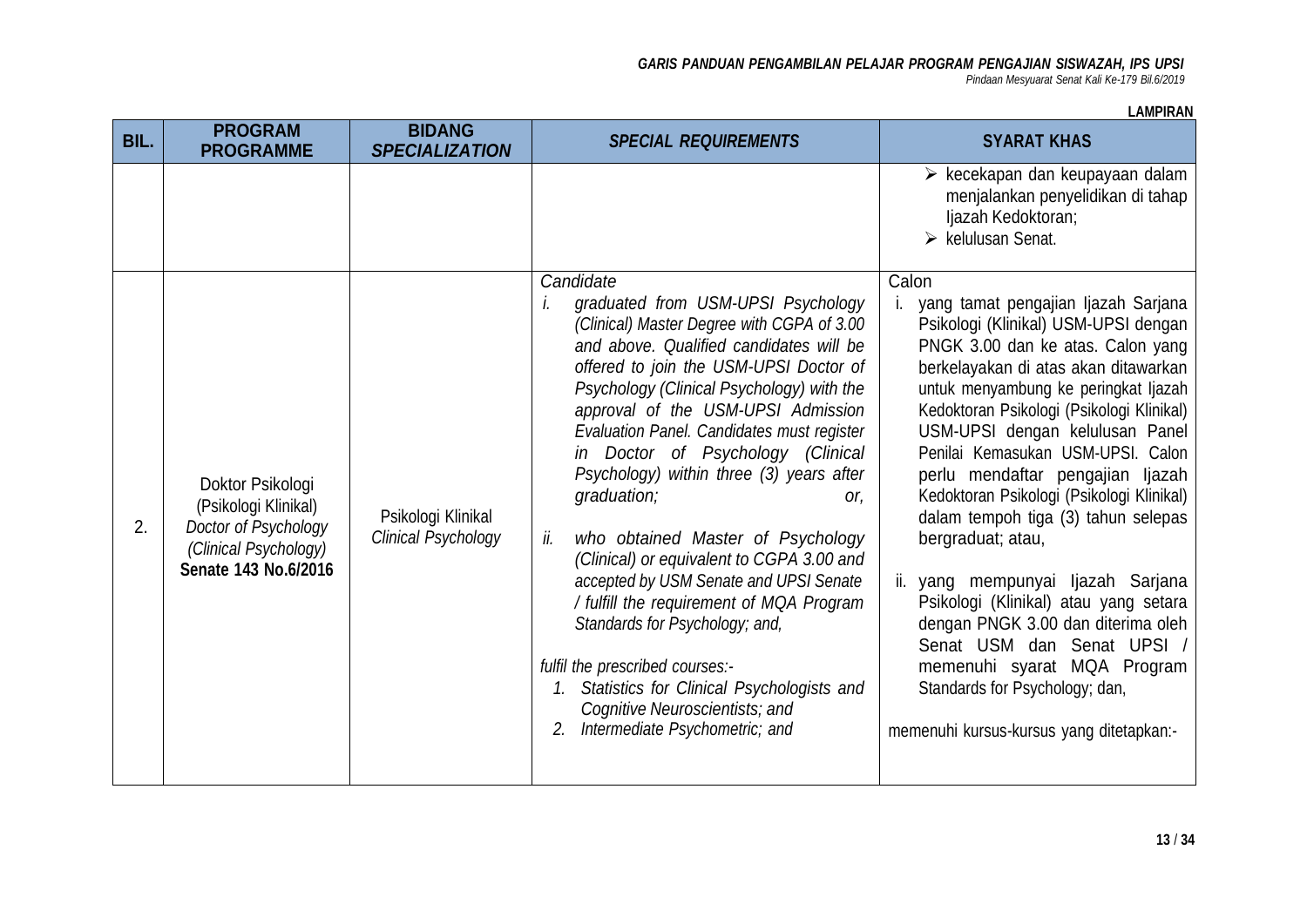*Pindaan Mesyuarat Senat Kali Ke-179 Bil.6/2019*

| BIL. | <b>PROGRAM</b><br><b>PROGRAMME</b> | <b>BIDANG</b><br><b>SPECIALIZATION</b> | <b>SPECIAL REQUIREMENTS</b>                                                                                                                                                                                                                                                                                                                                                                                                                                                                                                                                                                                                                                                                 | <b>SYARAT KHAS</b>                                                                                                                                                                                                                                                                                                                                                                                                                                                                                                                                                                                                                                                                                                                                                                                                                                                   |
|------|------------------------------------|----------------------------------------|---------------------------------------------------------------------------------------------------------------------------------------------------------------------------------------------------------------------------------------------------------------------------------------------------------------------------------------------------------------------------------------------------------------------------------------------------------------------------------------------------------------------------------------------------------------------------------------------------------------------------------------------------------------------------------------------|----------------------------------------------------------------------------------------------------------------------------------------------------------------------------------------------------------------------------------------------------------------------------------------------------------------------------------------------------------------------------------------------------------------------------------------------------------------------------------------------------------------------------------------------------------------------------------------------------------------------------------------------------------------------------------------------------------------------------------------------------------------------------------------------------------------------------------------------------------------------|
|      |                                    |                                        | 3. Research Methodology and Protocol<br>Development in Clinical Psychology and<br>Cognitive Neurosciences; and<br>Ethics, Cross-cultural and Professional<br>4.<br>Issues; and<br>Psychological Intervention 1; and<br>5.<br>Psychological Intervention 2; and<br>6.<br>Child and Adult Psychopathology and<br>Psychopharmachology; and<br>Child Psychological Assessment; and<br>8.<br>9. Adult Psychological Assessment; and<br>10. Child Practicum and Seminar; and<br>11. Adult Practicum and Seminar; and<br>12. Psychology Research Project,<br>for Doctor of Psychology (Clinical Psychology)<br>1. Health Promotion and Disease Prevention;<br>and<br>2. Rehabilitation Psychology. | Statistik untuk Ahli Psikologi Klinikal dan<br>$1_{\cdot}$<br>Ahli Neurosaintis Kognitif; dan<br>Psikometrik Pertengahan; dan<br>2.<br>Metodologi<br>Penyelidikan<br>3.<br>dan<br>Pembinaan Protokol dalam Psikologi<br>Klinikal dan Neurosains Kognitif; dan<br>Isu-isu Etika, Silang-budaya, dan<br>4.<br>Profesional; dan<br>Intervensi Psikologi; dan<br>5.<br>Intervensi Psikologi 2; dan<br>6.<br>Psikopatologi dan Psikopafarmakologi<br>7.<br>Kanak-kanak dan Dewasa; dan<br>Penilaian Psikologi Kanak-kanak; dan<br>8.<br>Penilaian Psikologi Dewasa; dan<br>9.<br>10. Latihan Praktikal Kanak-Kanak Dan<br>Seminar; dan<br>11. Latihan Praktikal Dewasa dan Seminar;<br>dan<br>12. Projek Penyelidikan Psikologi<br>bagi Doktor Psikologi (Psikologi Klinikal)<br>Promosi Kesihatan dan Pencegahan<br>1.<br>Penyakit; dan<br>Psikologi Rehabilitasi;<br>2. |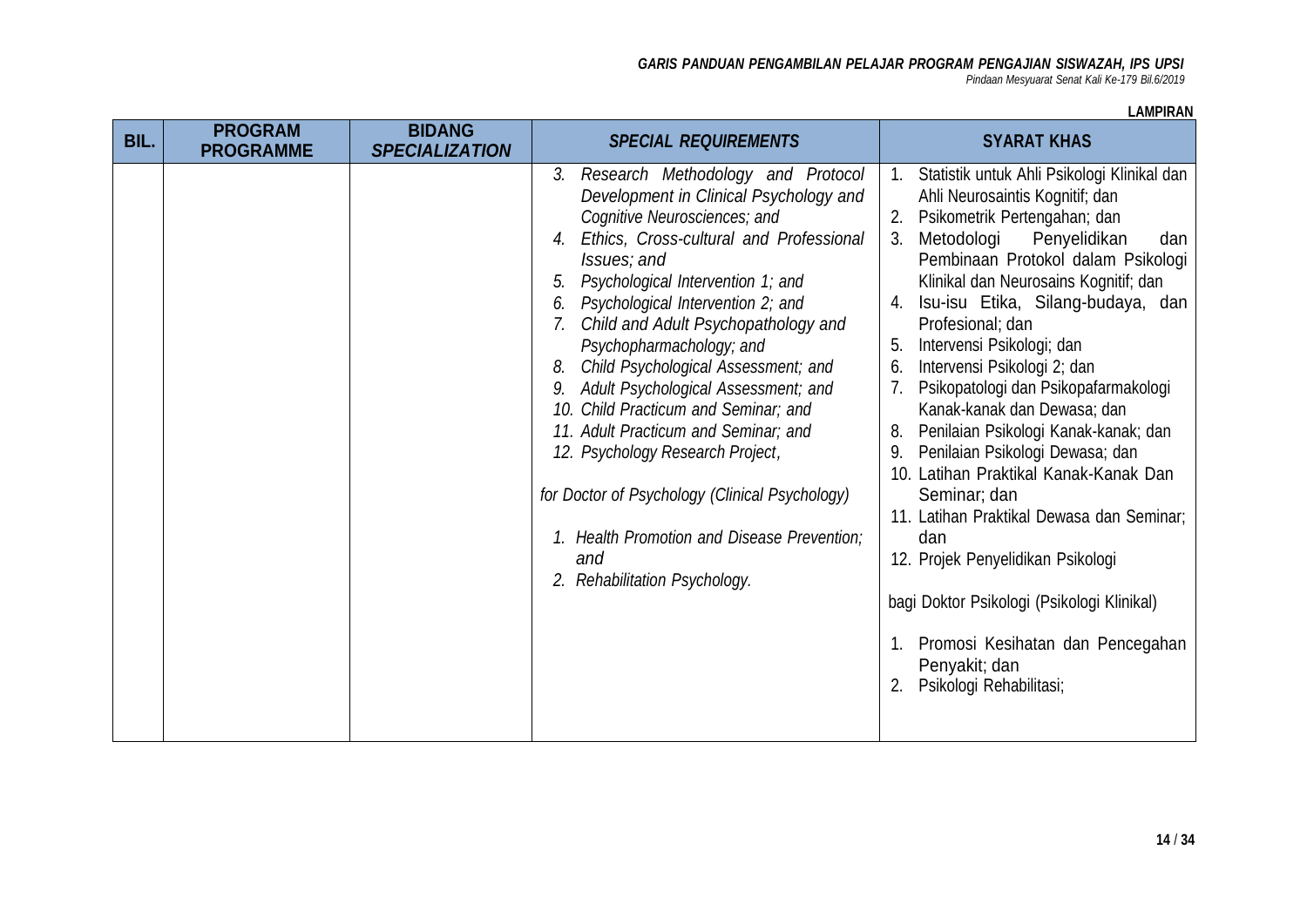*Pindaan Mesyuarat Senat Kali Ke-179 Bil.6/2019*

| BIL. | <b>PROGRAM</b><br><b>PROGRAMME</b>                                                                                             | <b>BIDANG</b><br><b>SPECIALIZATION</b>                 | <b>SPECIAL REQUIREMENTS</b>                                                                                                                                                                                                                                                                                                                                                                                                                                                                                                                                                                                                                                                                                                                                                                                                                                                                                                                                                                                                                                | <b>SYARAT KHAS</b>                                                                                                                                                                                                                                                                                                                                                                                                                                                                                                                                                                                                                                                                                                                                                                                                                                                                                                                               |
|------|--------------------------------------------------------------------------------------------------------------------------------|--------------------------------------------------------|------------------------------------------------------------------------------------------------------------------------------------------------------------------------------------------------------------------------------------------------------------------------------------------------------------------------------------------------------------------------------------------------------------------------------------------------------------------------------------------------------------------------------------------------------------------------------------------------------------------------------------------------------------------------------------------------------------------------------------------------------------------------------------------------------------------------------------------------------------------------------------------------------------------------------------------------------------------------------------------------------------------------------------------------------------|--------------------------------------------------------------------------------------------------------------------------------------------------------------------------------------------------------------------------------------------------------------------------------------------------------------------------------------------------------------------------------------------------------------------------------------------------------------------------------------------------------------------------------------------------------------------------------------------------------------------------------------------------------------------------------------------------------------------------------------------------------------------------------------------------------------------------------------------------------------------------------------------------------------------------------------------------|
| 3.   | Doktor Psikologi<br>(Neuropsikologi Klinikal)<br>Doctor of Psychology<br>(Clinical<br>Neuropsychology)<br>Senate 143 No.6/2016 | Neuropsikologi Klinikal<br>Clinical<br>Neuropsychology | Candidate<br><i>i.</i> graduated from USM-UPSI Psychology<br>(Clinical) Master Degree with CGPA of 3.00<br>and above. Qualified candidates will be<br>offered to join the USM-UPSI Doctor of<br>Psychology (Clinical Psychology / Clinical<br>Neuropsychology) with the approval of the<br><b>USM-UPSI Admission Evaluation Panel.</b><br>Candidates must register in Doctor of<br>Psychology (Clinical Psychology / Clinical<br>Neuropsychology) within three (3) years<br>after graduation; or,<br>ii. must obtained Master of Psychology<br>(Clinical) or equivalent to CGPA 3.00 and<br>accepted by USM Senate and UPSI<br>Senate/ fulfil the requirement of MQA<br>Program Standards for Psychology; and,<br>fulfil the prescribed courses:-<br>1. Statistics for Clinical Psychologists and<br>Cognitive Neuroscientists; and<br>2. Intermediate Psychometric; and<br>3. Research Methodology and Protocol<br>Development in Clinical Psychology and<br>Cognitive Neurosciences; and<br>Ethics, Cross-cultural and Professional<br>4.<br>Issues; and | Calon<br>pengajian ljazah Sarjana<br>tamat<br>i.<br>Psikologi (Klinikal) USM-UPSI dengan<br>PNGK 3.00 dan ke atas. Calon yang<br>berkelayakan di atas akan ditawarkan<br>untuk menyambung ke peringkat ljazah<br>Kedoktoran Psikologi (Psikologi Klinikal<br>/ Neuropsikologi Klinikal) USM-UPSI<br>dengan kelulusan Panel Penilai<br>Kemasukan USM-UPSI. Calon perlu<br>mendaftar pengajian Ijazah Kedoktoran<br>Psikologi (Psikologi<br>Klinikal /<br>Neuropsikologi Klinikal) dalam tempoh<br>tiga (3) tahun selepas bergraduat; atau,<br>ii. perlu mempunyai Ijazah Sarjana<br>Psikologi (Klinikal) atau yang setara<br>dengan PNGK 3.00 dan diterima oleh<br>Senat USM dan Senat UPSI /<br>memenuhi syarat MQA Program<br>Standards for Psychology; dan,<br>memenuhi kursus-kursus yang ditetapkan:-<br>Statistik untuk Ahli Psikologi Klinikal dan<br>$1_{\cdot}$<br>Ahli Neurosaintis Kognitif; dan<br>Psikometrik Pertengahan; dan<br>2. |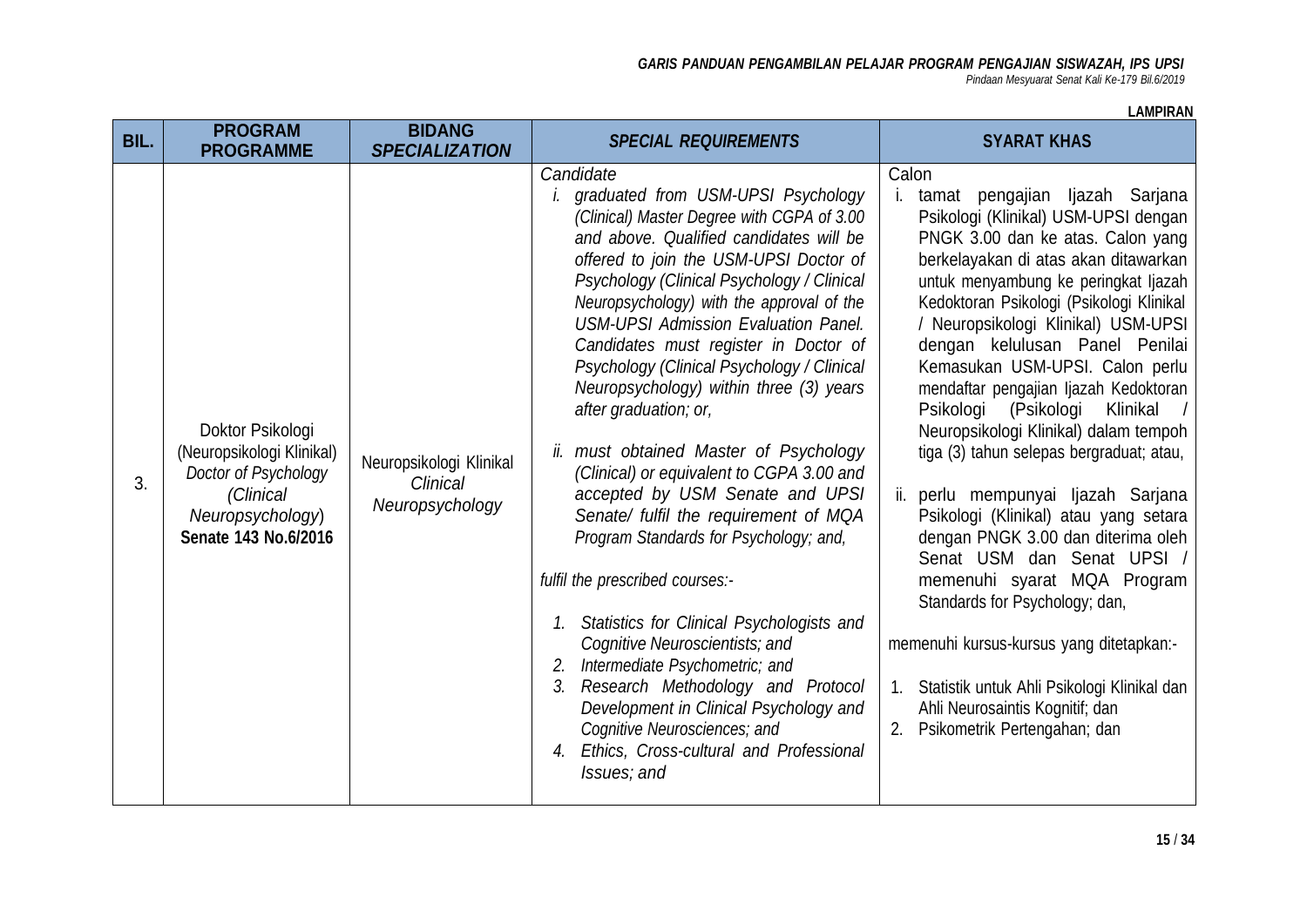*Pindaan Mesyuarat Senat Kali Ke-179 Bil.6/2019*

| BIL. | <b>PROGRAM</b><br><b>PROGRAMME</b> | <b>BIDANG</b><br><b>SPECIALIZATION</b> | <b>SPECIAL REQUIREMENTS</b>                                                                                                                                                                                                                                                                                                                                                                                                                                                                                                                             | <b>SYARAT KHAS</b>                                                                                                                                                                                                                                                                                                                                                                                                                                                                                                                                                                                                                                                                                                                                |
|------|------------------------------------|----------------------------------------|---------------------------------------------------------------------------------------------------------------------------------------------------------------------------------------------------------------------------------------------------------------------------------------------------------------------------------------------------------------------------------------------------------------------------------------------------------------------------------------------------------------------------------------------------------|---------------------------------------------------------------------------------------------------------------------------------------------------------------------------------------------------------------------------------------------------------------------------------------------------------------------------------------------------------------------------------------------------------------------------------------------------------------------------------------------------------------------------------------------------------------------------------------------------------------------------------------------------------------------------------------------------------------------------------------------------|
|      |                                    |                                        | Psychological Intervention 1; and<br>5.<br>Psychological Intervention 2; and<br>6.<br>Child and Adult Psychopathology and<br>Psychopharmacology; and<br>Child Psychological Assessment; and<br>8.<br>Adult Psychological Assessment; and<br>9.<br>10. Child Practicum and Seminar; and<br>11. Adult Practicum and Seminar; and<br>12. Psychology Research Project<br>AND,<br>(Clinical<br>Psychology<br>For<br>Doctor of<br>Neuropsychology)<br>Functional Neuroanatomy; and<br>1.<br>2.<br>Neuropsychological<br><b>Disorders</b><br>and<br>Assessment | Penyelidikan<br>Metodologi<br>3.<br>dan<br>Pembinaan Protokol dalam Psikologi<br>Klinikal dan Neurosains Kognitif; dan<br>Isu-isu Etika, Silang-budaya, dan<br>Profesional; dan<br>Intervensi Psikologi 1; dan<br>5.<br>Intervensi Psikologi 2; dan<br>6.<br>Psikopatologi dan Psikopafarmakologi<br>7 <sub>1</sub><br>Kanak-kanak dan Dewasa; dan<br>Penilaian Psikologi Kanak-kanak; dan<br>8.<br>Penilaian Psikologi Dewasa; dan<br>9.<br>10. Latihan Praktikal Kanak-Kanak Dan<br>Seminar; dan<br>11. Latihan Praktikal Dewasa Dan Seminar;<br>dan<br>12. Projek Penyelidikan Psikologi<br>DAN,<br>Bagi Doktor Psikologi (Neuropsikologi<br>Klinikal)<br>1. Neuroanatomi Fungsian; dan<br>2. Kecelaruan<br>dan<br>Penilaian<br>Neuropsikologi |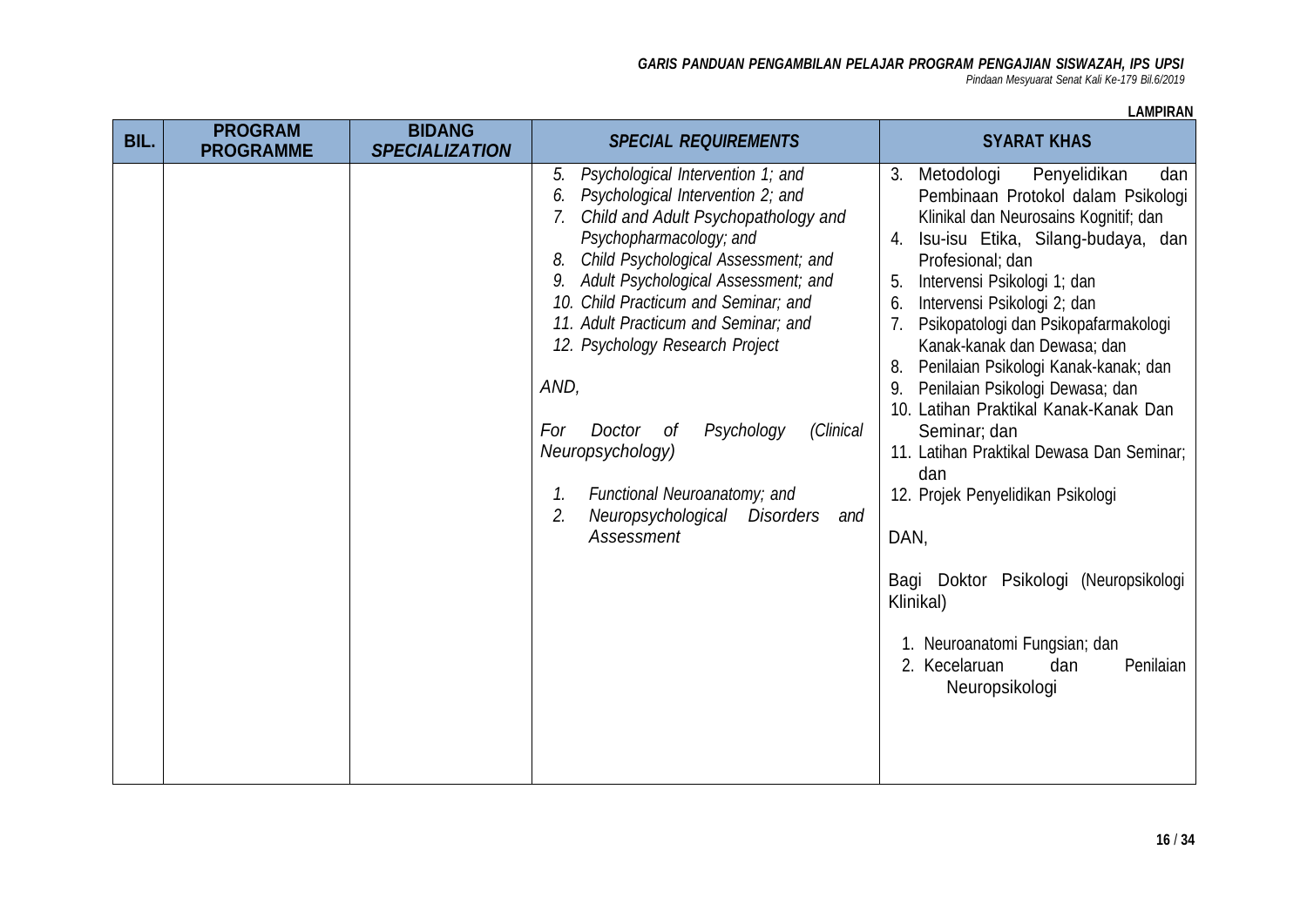*Pindaan Mesyuarat Senat Kali Ke-179 Bil.6/2019*

| BIL. | <b>PROGRAM</b><br><b>PROGRAMME</b>                                                                                   | <b>BIDANG</b><br><b>SPECIALIZATION</b>      | <b>SPECIAL REQUIREMENTS</b>                                                                                                                                                                                                                                                                                                                                                                                                                                                                                                                                                                                                                                                                                                                                                                                                                                                                                                                                                                                                                                                                                                                                   | <b>SYARAT KHAS</b>                                                                                                                                                                                                                                                                                                                                                                                                                                                                                                                                                                                                                                                                                                                                                                                                                                                                                                                                                                   |
|------|----------------------------------------------------------------------------------------------------------------------|---------------------------------------------|---------------------------------------------------------------------------------------------------------------------------------------------------------------------------------------------------------------------------------------------------------------------------------------------------------------------------------------------------------------------------------------------------------------------------------------------------------------------------------------------------------------------------------------------------------------------------------------------------------------------------------------------------------------------------------------------------------------------------------------------------------------------------------------------------------------------------------------------------------------------------------------------------------------------------------------------------------------------------------------------------------------------------------------------------------------------------------------------------------------------------------------------------------------|--------------------------------------------------------------------------------------------------------------------------------------------------------------------------------------------------------------------------------------------------------------------------------------------------------------------------------------------------------------------------------------------------------------------------------------------------------------------------------------------------------------------------------------------------------------------------------------------------------------------------------------------------------------------------------------------------------------------------------------------------------------------------------------------------------------------------------------------------------------------------------------------------------------------------------------------------------------------------------------|
| 4.   | Sarjana Pendidikan<br>(Pendidikan Khas)<br><b>Master of Education</b><br>(Special Education)<br>Senate 128 No.3/2015 | Pendidikan Khas<br><b>Special Education</b> | Candidate<br>must obtained Certificate / Diploma / DPLI /<br>Ι.<br>in fields related to special education or<br>special recovery of any institution of higher<br>learning recognized by the University<br>Senate with at least a CGPA of 2.75; or<br>must obtained Bachelor of Education or<br>II.<br>equivalent degree of Special Education from<br>any institution of higher learning recognized<br>by the University Senate with at least a<br>CGPA of 2.75 and should have at least<br>three (3) years teaching experiences in<br>special education program or school; or<br>Bachelor's degree or its equivalent from<br>iii.<br>fields other than special education from any<br>institution of higher learning recognized by<br>the University Senate with at least a CGPA<br>of 2.75 can be considered for admission with<br>an additional requirement of working<br>experience in the field of Special Education<br>and is subject to the extensive internal<br>evaluation. Candidates also have to take at<br>least two (2) specialized courses offered by<br>the Department of Special Education as an<br>audit and complement to their studies; and | Calon<br>j.<br>perlu mempunyai DPLI/KPLI dengan<br>kepujian dalam bidang yang berkaitan<br>dengan Pendidikan Khas atau<br>Pemulihan Khas dari mana-mana<br>institusi pengajian tinggi yang diiktiraf<br>Senat Universiti dengan mendapat<br>sekurang-kurangnya PNGK 2.75; atau<br>yang mempunyai Ijazah Sarjana Muda<br>ii.<br>Pendidikan atau yang setara<br>dengannya dari bidang Pendidikan<br>Khas dari mana-mana institusi<br>pengajian tinggi yang diiktiraf Senat<br>Universiti dengan mendapat sekurang-<br><b>PNGK 2.75</b><br>kurangnya<br>perlu<br>mempunyai pengalaman mengajar<br>tiga (3) tahun dan ke atas di program<br>atau sekolah Pendidikan Khas atau<br>kelas Pemulihan Khas; atau<br>Ijazah Sarjana Muda atau yang setara<br>iii.<br>dengannya dari bidang lain selain<br>Pendidikan Khas dari mana-mana IPT<br>yang diiktiraf Senat Universiti dengan<br>mendapat sekurang-kurangnya PNGK<br>2.75 boleh dipertimbangkan untuk<br>diterima masuk dengan syarat |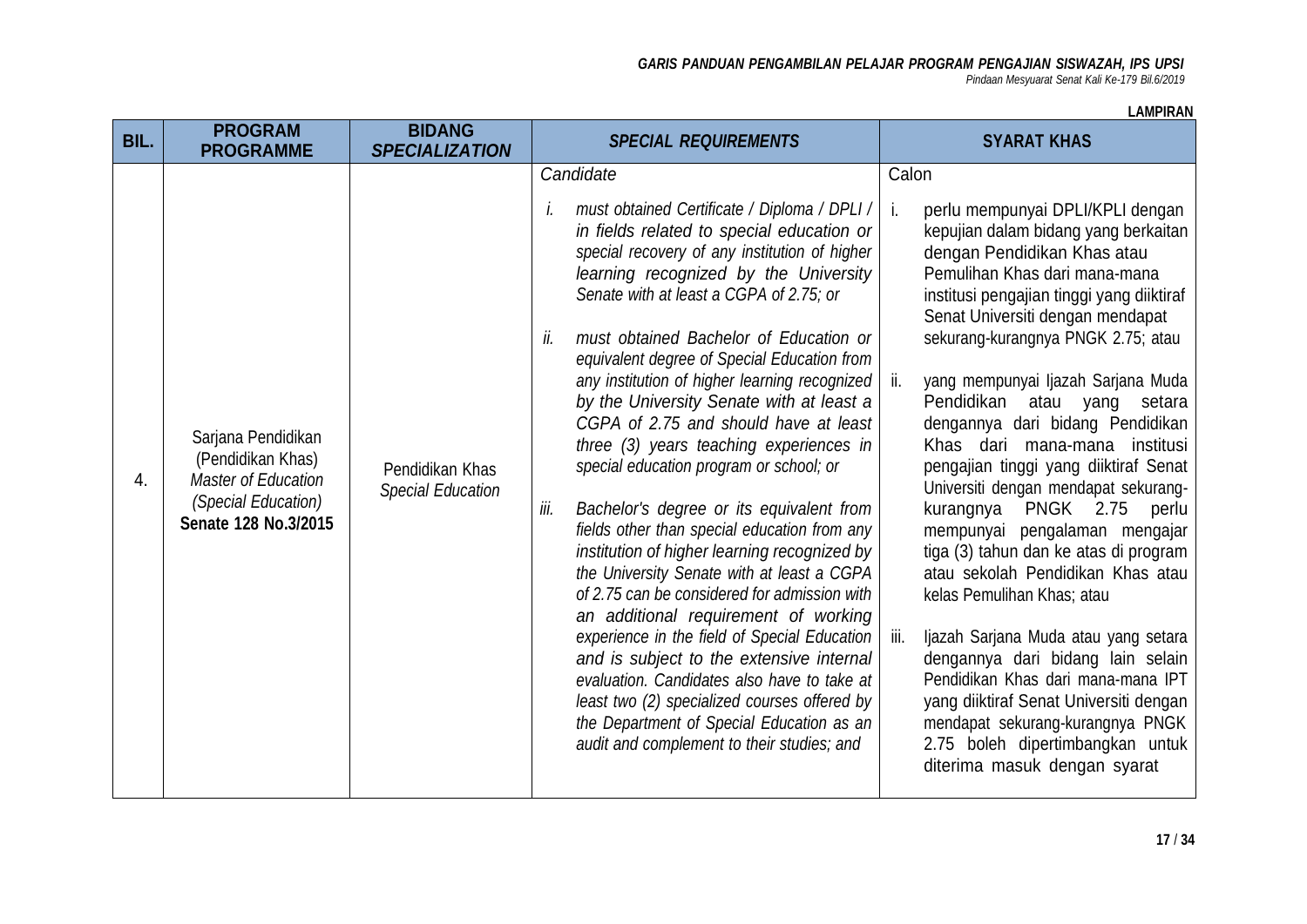*Pindaan Mesyuarat Senat Kali Ke-179 Bil.6/2019*

| LAMPIRAN |  |
|----------|--|
|----------|--|

| BIL. | <b>PROGRAM</b>                                                 | <b>BIDANG</b>           | <b>SPECIAL REQUIREMENTS</b>                                                                                                                                                                                                                               | <b>SYARAT KHAS</b>                                                                                                                                                                                                                                                                                                                                                                |
|------|----------------------------------------------------------------|-------------------------|-----------------------------------------------------------------------------------------------------------------------------------------------------------------------------------------------------------------------------------------------------------|-----------------------------------------------------------------------------------------------------------------------------------------------------------------------------------------------------------------------------------------------------------------------------------------------------------------------------------------------------------------------------------|
|      | <b>PROGRAMME</b>                                               | <b>SPECIALIZATION</b>   |                                                                                                                                                                                                                                                           |                                                                                                                                                                                                                                                                                                                                                                                   |
|      |                                                                |                         | meet other conditions set by the faculty from<br>iv.<br>time to time.                                                                                                                                                                                     | mempunyai pengalaman<br>bekerja<br>dalam bidang Pendidikan Khas dan<br>tertakluk kepada proses penilaian<br>dalaman yang menyeluruh. Calon juga<br>perlu mengambil sekurang-kurangnya<br>dua (2) kursus pengkhususan yang<br>ditawarkan oleh Jabatan Pendidikan<br>Khas secara audit sebagai pelengkap<br>pengajian lanjutan mereka; dan,<br>iv. memenuhi syarat-syarat lain yang |
|      |                                                                |                         |                                                                                                                                                                                                                                                           | ditetapkan oleh fakulti dari semasa ke<br>semasa.                                                                                                                                                                                                                                                                                                                                 |
|      |                                                                |                         | Candidates                                                                                                                                                                                                                                                | Calon                                                                                                                                                                                                                                                                                                                                                                             |
|      |                                                                |                         | must have a Bachelor's Degree in<br>İ.<br>Psychology or its equivalent with minimum<br>CGPA 2.75 out of 4.00; or                                                                                                                                          | perlu mempunyai Ijazah Sarjana Muda<br>i.<br>Psikologi atau yang setara dengan<br>minimum PNGK 2.75 daripada 4.00; atau                                                                                                                                                                                                                                                           |
| 5.   | Sarjana Sains<br><b>Master Science</b><br>Senate 179 No.6/2019 | Psikologi<br>Psychology | must have a Bachelor's Degree with<br>ii.<br>minimum CGPA 2.75 out of 4.00 in any field,<br>AND<br>a Post Graduate Diploma<br>(Psychology); or                                                                                                            | ii. Ijazah Sarjana Muda dalam bidang-<br>bidang lain dengan minimum PNGK 2.75<br>daripada 4.00, DAN Diploma Lepasan<br>ljazah (Psikologi); atau                                                                                                                                                                                                                                   |
|      |                                                                |                         | A Bachelor's Degree with minimum CGPA<br>iii.<br>2.75 out of 4.00 in any field, AND a<br>minimum 30 credits of prerequisites<br>modules in Psychology or its equivalent<br>Bachelor<br>of Business<br>with<br>(E.g.<br>Psychology, and Bachelor of Social | iii. Lain-lain Ijazah Sarjana Muda dengan<br>minum PNGK 2.75 daripada 4.00 DAN<br>prasyrat minimum 30 kredit modul<br>Psikologi atau yang setara dengannya<br>(Contohnya Sarjana Muda Perniagaan<br>dengan Psikologi dan Ijazah Sarjana                                                                                                                                           |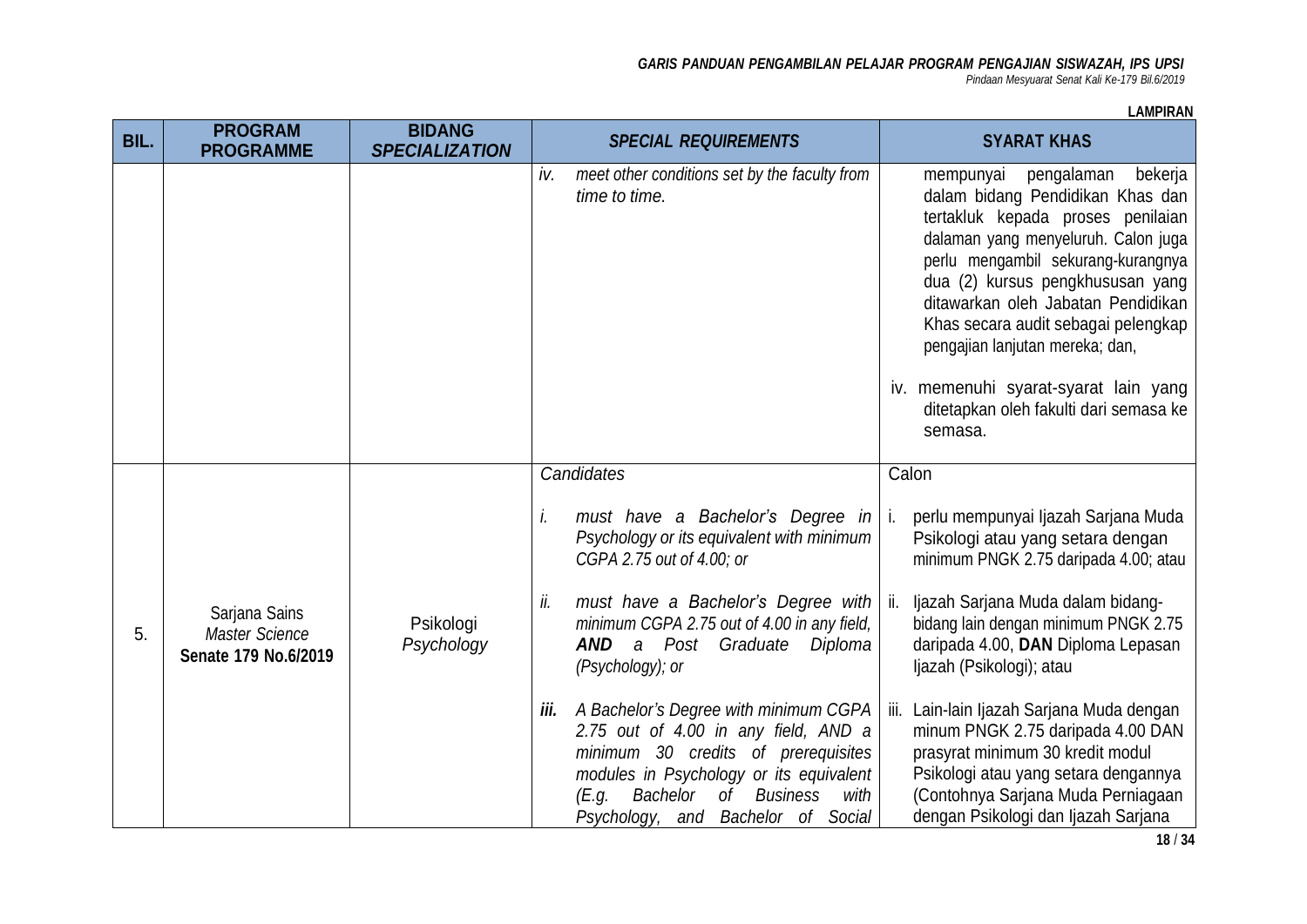*Pindaan Mesyuarat Senat Kali Ke-179 Bil.6/2019*

|     | with a<br>Psychology)<br>Sciences<br>with<br>minimum CGPA 2.75 out of 4.00 in the<br>prerequisites modules, AND a Graduate<br>Record Examination (GRE) Subject Test<br>(Psychology) with a minimum score of 550; | Muda Sains Sosial dengan Psikologi),<br>dengan minimum PNGK 2.75 daripada<br>4.00 dalam modul prasyarat, DAN<br>peperiksaan (GRE) Ujian Mata<br>pelajaran (Psikologi) dengan skor<br>minimum 500; |
|-----|------------------------------------------------------------------------------------------------------------------------------------------------------------------------------------------------------------------|---------------------------------------------------------------------------------------------------------------------------------------------------------------------------------------------------|
| IV. | other relevant or equivalent qualification,<br>experience and requirement accepted by<br>the HEP Senate/competent authority in<br>Malaysia.                                                                      | iv. mempunyai kelayakan-kelayakan yang<br>setara atau sesuai, pengalaman dan<br>syarat yang diterima oleh Senat<br>PPT/autoriti berkompeten di Malaysia                                           |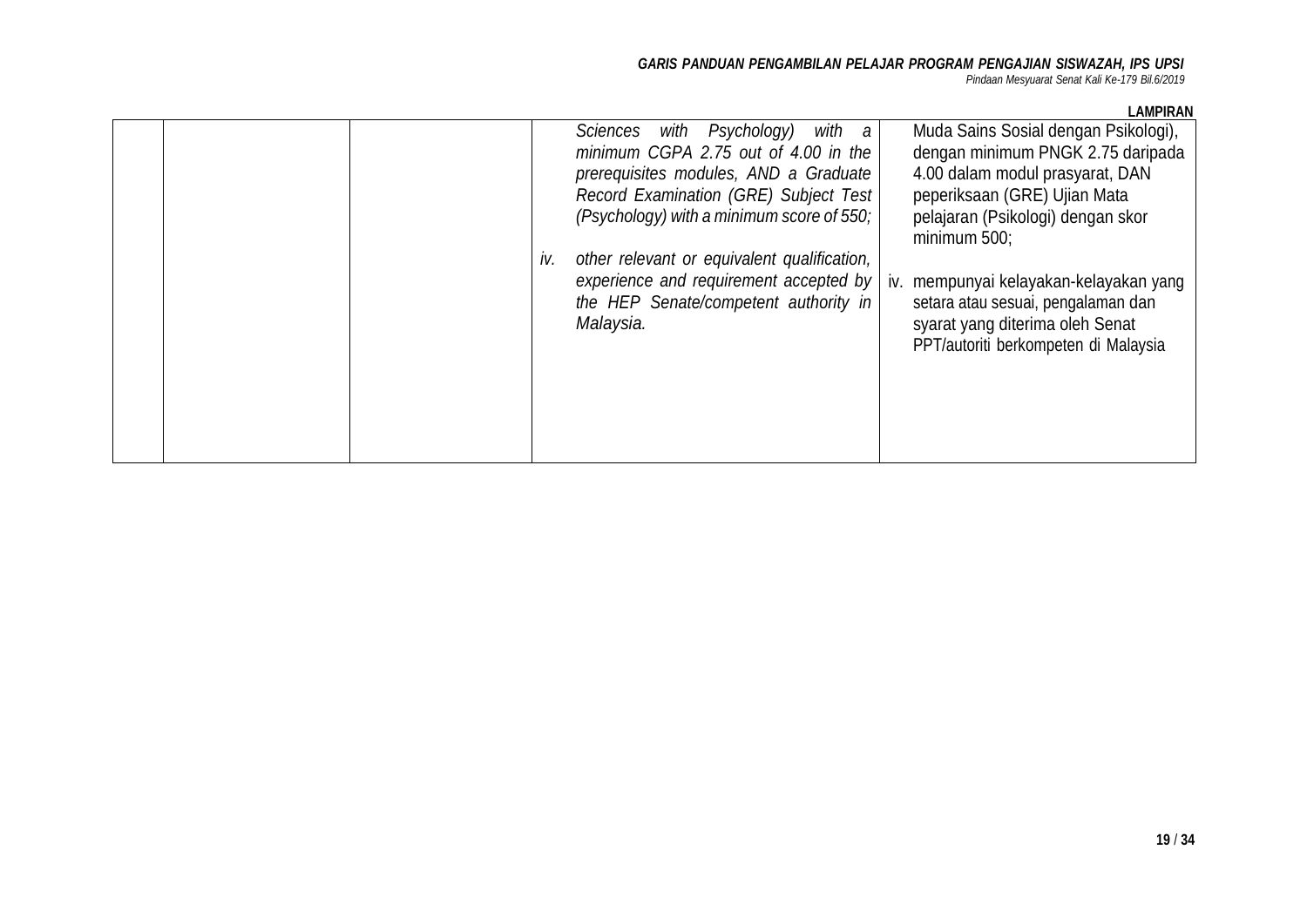*Pindaan Mesyuarat Senat Kali Ke-179 Bil.6/2019*

| BIL. | <b>PROGRAM</b><br><b>PROGRAMME</b>                                                            | <b>BIDANG</b><br><b>SPECIALIZATION</b> | <b>SPECIAL REQUIREMENTS</b>                                                                                                                                                                                                                                                                                                                                                                                                                                                                                                                      | <b>SYARAT KHAS</b>                                                                                                                                                                                                                                                                                                                                                                                                                                                                                                                                                                                                                                                                              |
|------|-----------------------------------------------------------------------------------------------|----------------------------------------|--------------------------------------------------------------------------------------------------------------------------------------------------------------------------------------------------------------------------------------------------------------------------------------------------------------------------------------------------------------------------------------------------------------------------------------------------------------------------------------------------------------------------------------------------|-------------------------------------------------------------------------------------------------------------------------------------------------------------------------------------------------------------------------------------------------------------------------------------------------------------------------------------------------------------------------------------------------------------------------------------------------------------------------------------------------------------------------------------------------------------------------------------------------------------------------------------------------------------------------------------------------|
| 6.   | Sarjana Psikologi<br>(Klinikal)<br>Master of Psychology<br>(Clinical)<br>Senate 143 No.6/2016 | Klinikal<br><b>Clinical</b>            | Candidate<br>obtained Bachelor's Degree (Psychology) or<br>İ.<br>equivalent degree from recognized<br>University with at least a CGPA of 2.75.<br>Bachelor's Degree (Psychology) from<br>recognized university with CGPA of less<br>than 3.00 but above 2.25 may be admitted<br>provided has passed an internal evaluation;<br>or,<br>with any equivalent and appropriate<br>ii.<br>qualification, experience and conditions as<br>accepted by USM-UPSI or related bodies in<br>Malaysia and follow the MQA Program<br>Standards for Psychology. | Calon<br>mempunyai Ijazah Sarjana Muda<br>(Psikologi) atau ijazah yang setara dari<br>universiti yang diiktiraf dengan<br>minimum PNGK 2.75 daripada 4.00.<br>(Lulusan Ijazah Sarjana Muda<br>(Psikologi) dari universiti yang diiktiraf<br>dengan PNGK kurang daripada 3.00<br>tetapi tidak kurang daripada 2.25 boleh<br>diterima masuk dengan syarat telah<br>melepasi satu penilaian dalaman yang<br>teliti oleh panel penilai bebas.); atau,<br>ii. yang mempunyai sebarang kelayakan,<br>pengalaman dan syarat yang setara<br>dan sesuai seperti yang diterima pakai<br>oleh USM-UPSI atau badan-badan<br>berkaitan di Malaysia dan mengikuti<br>MQA Program Standards for<br>Psychology. |